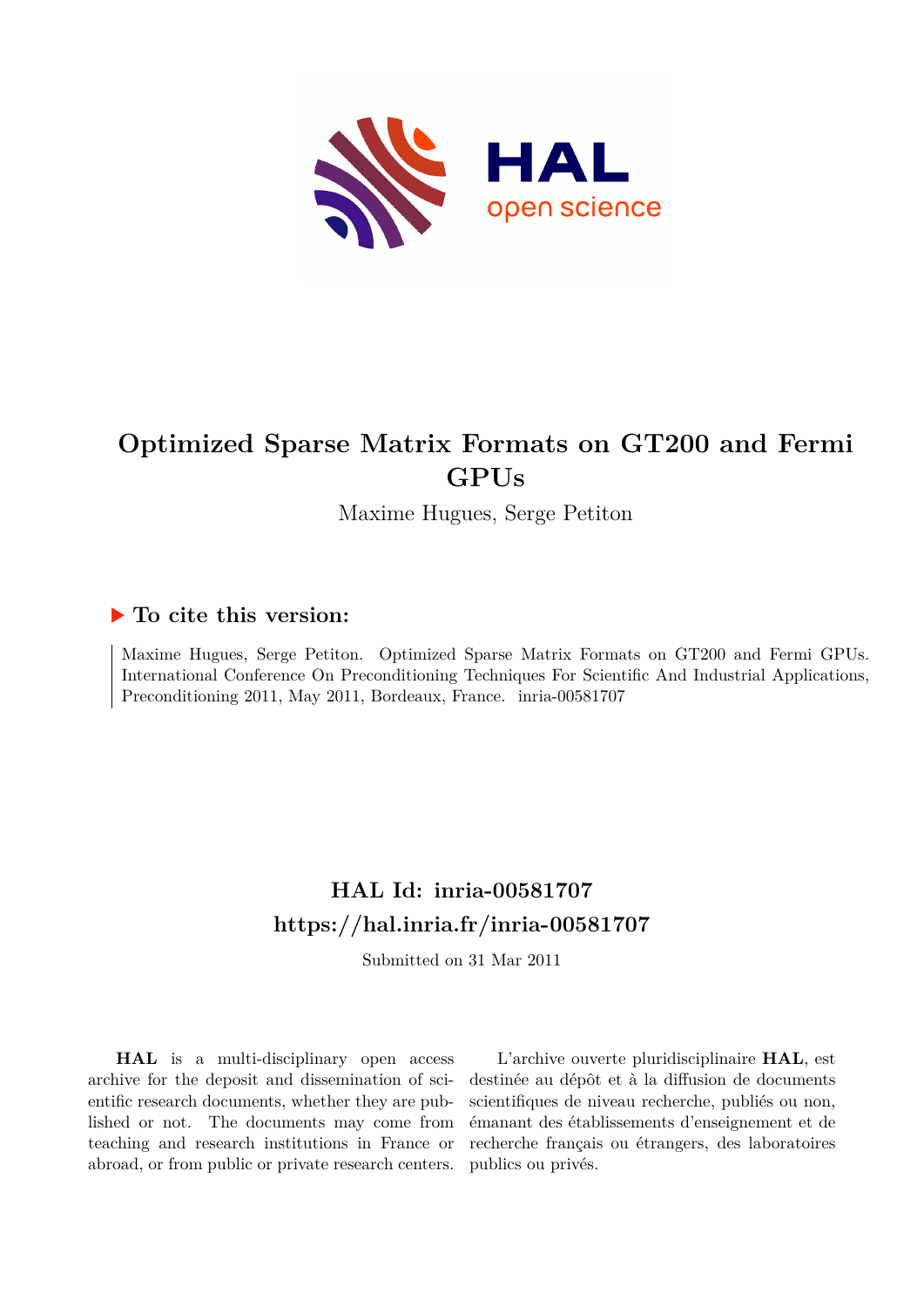#### Optimized Sparse Matrix Formats on GT200 and Fermi GPUs

*List of authors:*

M. Hugues  $<sup>1</sup>$  and S. Petiton</sup>

CNRS/LIFL, Laboratoire d'Informatique Fondamentale de Lille, France *maxime.hugues@lifl.fr, serge.petiton@lifl.fr* <sup>2</sup>

The rise of computing power now goes through the multiplication of cores on a single-chip because of the frequencies limitation. Multicore processors will compose future peta and exascale supercomputers which will allow applications to sustain many petaflops and thus to make breakthrough on scientific challenge problems. One massively multicore processor already available on the market is the GPU and has been making the rebirth of data parallel programming which is focused on data mapping and movements. GPU is a high peak performance architecture which gives the opportunity to accelerate scientific applications. Dense linear algebra has already shown that it could benefit from this architecture [1] and some libraries such as CUFFT or CUBLAS are available to easily develop high performance applications. In opposite, sparse matrices have irregular data structures which generate a memory bottleneck by accessing data in a non-contiguous fashion. The main optimization strategy is to get the most efficient memory accesses by arranging data in a well-suited manner depending on the matrix structure. Sparse formats define this data arrangement in memory. The sparse matrix vector product (SpMV or  $Ax = y$ ) is one of the most important kernel in scientific computing. This kernel is intensively used and is the main performance key of iterative methods, such as Conjugate Gradient or GMRES, for solving partial differential equations, large linear systems or eigenvalues problems. Thereby, many researches have been conducted to optimize this kernel implementation through various sparse formats on many-core processors. On multicore processors, the Block Compressed Sparse Row (BCSR) format has been evaluated and optimized on different platforms like Cell BE, Intel, AMD and Sun processors [2]. It clearly achieves the best performances by reusing sparse matrix elements in the different cache levels thanks to the register and cache blocking techniques. On massively parallel architectures, some implementations of SpMV kernel have been evaluated by using various sparse formats on NVIDIA GPUs [3]. They have shown that their HYB Format, a mix between the COO and Ellpack/ITpack format, achieves the best results on a set of matrices previously used on multicore processors and the DIA and Ellpack/ITpack is the most efficient format for a finite differences discretization of the Laplacian. In [4], authors have also proposed an optimized implementation of the Compressed Sparse Row (CSR) format by using vectorization and padding which increase the efficiency and outperform the implementation of Nvidia. A sparse linear solver [5] method has been developed on GPU and has proposed the implementation of the SpMV by using the BCSR format for register blocking. In spite the fact, GPU is called data parallel architecture, like Connection Machine, the past results obtained on this type of architecture are not fully reusable as is.

<sup>1</sup> 2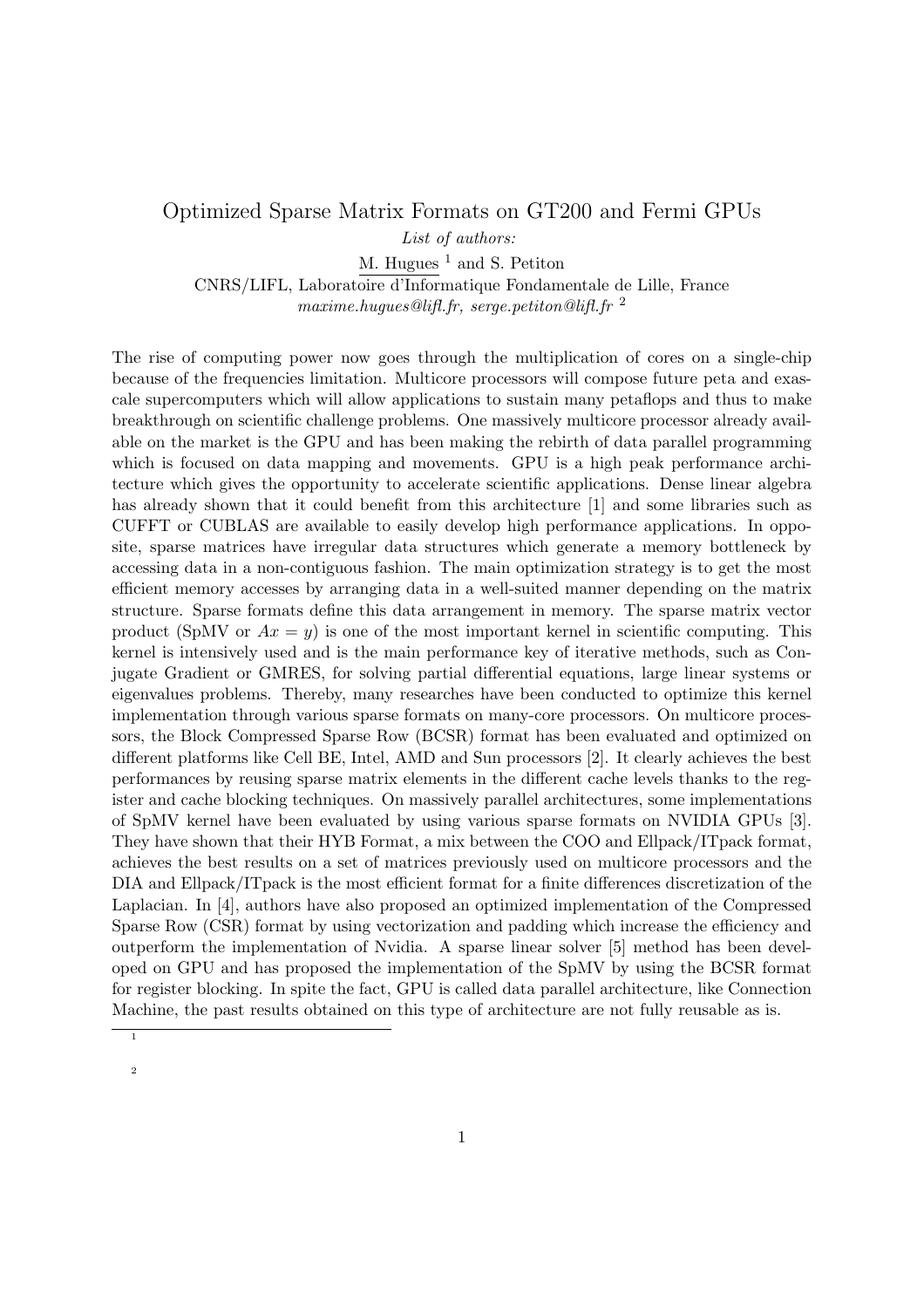We propose in this talk to study some implementations on GPU of sparse format which has been successful on data parallel machine (CSC, SGP [6]) and present a performance comparison of common sparse formats for the SpMV kernel with our optimizations. This work also compares the performance achievement on the GT200 and the new Nvidia architecture, Fermi, through two evaluation methodologies The first method is based on a set of matrices from the University of Florida Sparse Matrix Collection and a finite difference discretization of the Laplace operator in 2D with different stencil in order to compare our results to previous of [3]. The second one is focused on the sparse matrix format performances following the distribution of the non zeros values in the matrix by using a matrix pattern, named C-Diagonal q-perturbed. These patterns was introduced to evaluate sparse format performances on data parallel supercomputers following communications which depends on the distribution of nnz [7]. The C-Diagonal matrix is defined as a matrix with nc diagonals from the main diagonal to the right. The C-Diagonal q-perturbed matrix is built from a C-Diagonal matrix by modifying the data structure with a random perturbation. Each element of the matrix has a perturbation called  $q$  which defines whether the value has to be set at a random distance from the main diagonal, thus the element column index is modified.

On the set of matrices and the GT200, we demonstrate Ellpack/ITpack format with a columnmajor order in memory is the best format for common matrices by achieving 18.7Gflop/s in single precision and  $11Gflop/s$  in double precision. Our variant of Ellpack/ITpack with a row-major order performs also well, depending on the matrix structure. For matrices with a nnz per row lower than 16, this implementation and all vectorized formats, such as the CSR implementation, perform poorly because they can not realize a coalescing with a half-warp. The proposed vectorized version of BCSR format achieves also good performance on matrices with a sufficient nnz to have an optimized blocking. Results on compressed column formats such as CSC, Ellpack/ITpack with column compression and SGP show that type of format perform less better than compressed row format. This comes from the summing of all elements belonging to the same row which makes irregular data access and degrades performances. The performance study of sparse formats following the distribution of nnz also shows interesting results about the choice of format for different matrix structure. Ellpack/ITpack implementation with columnmajor order stays the most efficient sparse format by performing 21Gflop/s in single precision and 13.8Gflop/s in double precision with  $q = 0$ . Nevertheless, we have seen for sparse matrices with a strong distribution of nnz  $(q > 0.5)$  that the various formats achieve approximately the same performance by reaching 2.0 Gflop/s in single and double precision. This can be interesting for iterative methods which require high precision to keep stability and converge faster without loosing performance. On Fermi, the performance behavior observed is the same with an improvement for some sparse formats such as CSR and BCSR. The first one benefits of a 1.7 SpeedUp in comparison to the GT200 by achieving 17Gflop/s and the second one realizes 25Gflop/s with a SpeedUp of 2. BCSR outperform Ellpack/ITpack format on Fermi in single and double precision by using the new cache levels on the GPU. The C-diagonal q-perturbed benchmark shows that Ellpack/ITpack is still the best because as the distribution of nnz grows the number of Block for BCSR also grows and creates extra zeros to compute. Moreover, we can notice the performance are quiet the same but they decline faster when  $q$  is growing than